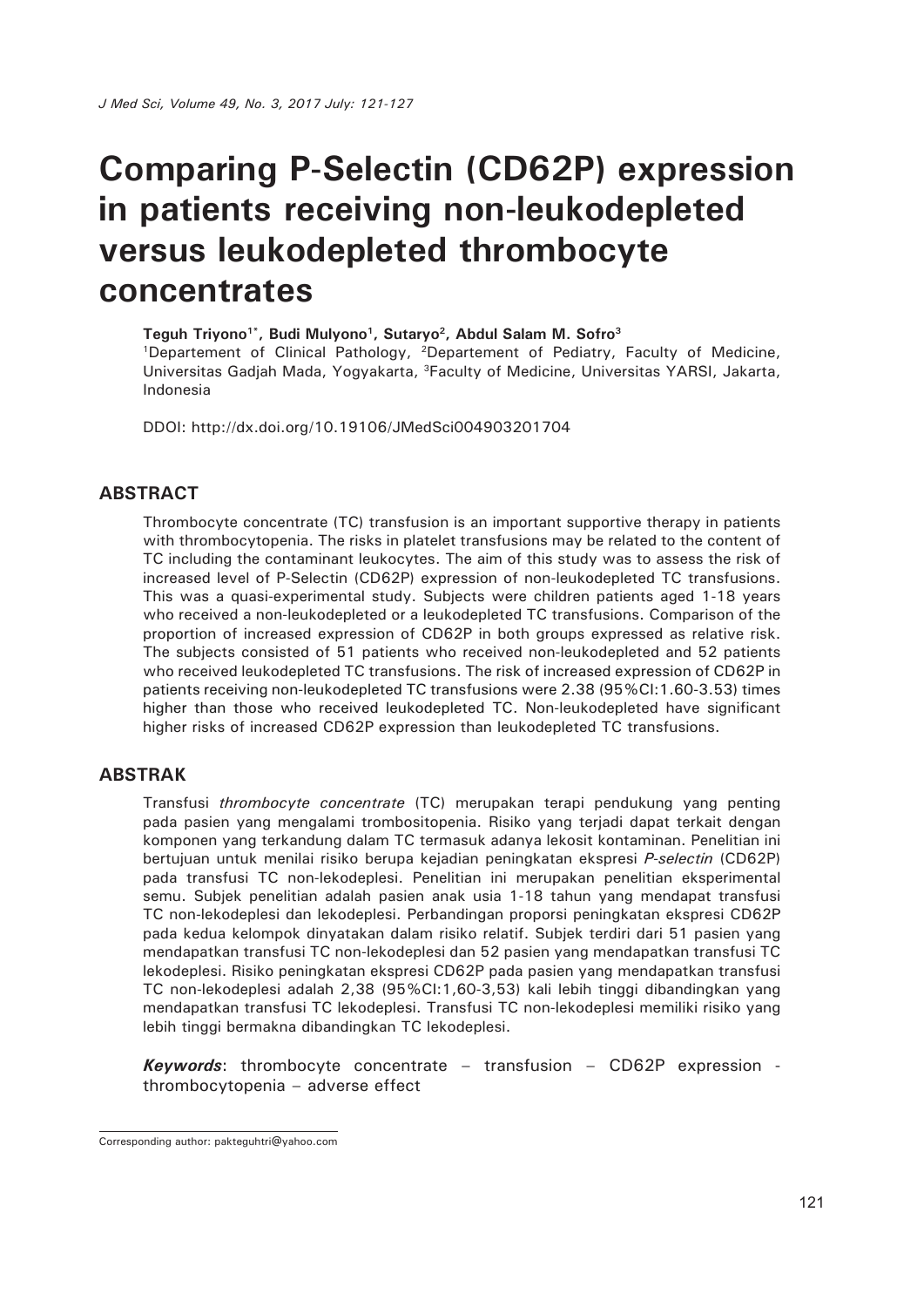## **INTRODUCTION**

Globally, total blood donations are approximately 107 million units annually, which is almost fifty percents collected in high-income countries. In Indonesia 4,644,863 units of blood products were processed in 2014, which were consisted of 16.18% whole blood and 83.82% components. From those components, 58% were packed red cells (PRC), 22% were fresh plasma, 13% were thrombocyte concentrate (TC), 6% were fresh frozen plasma (FFP), 0.18% were washed erythrocyte, 0.65% were cryoprecipitate, and 0.17% were apheresis platelet.<sup>1</sup> At Dr. Sardjito General Hospital, Yogyakarta, approximately 36,000 units of blood components transfusion are registered annually. The increase of TC use has been noted from 29.52% in 2011 to 37.2% in 2015. Pediatry ward was the largest TC user, and there has been a steady increased of TC use from 51.20% in 2011 to 67.01% in 2015.2

Platelet transfusion is associated with post-transfusion reaction including allergic reaction and febrile non-hemolytic reaction.<sup>3</sup> To reduce the risk of leukocyte-associated transfusion adverse event, blood component should be leukoreduced before usage.<sup>4</sup> So far, there is little concern about leukocyte contaminants within blood component especially in developing countries. One of many methods described to eliminate thrombocyte transfusion reaction is by doing TC leukodepletion. Leukodepletion is a procedure to remove leukocyte contaminants present within blood component, using a specific filter.<sup>5</sup>

Nielsen et al.<sup>6</sup> reported accumulation of chemical mediators as the result of leukocyte intracellular granule release during blood component storage (PRC or TC) such as histamine, eosinophil cationic protein, eosinophil protein X, myeloperoxidase, and plasminogen activator inhibitor-1. Leukocyte

could affect the function of platelets by releasing any chemical substances for example cathepsin G, reactive oxygen species, nitric oxide,<sup>7,8</sup> and myeloperoxidase (MPO).<sup>6</sup>

Myeloperoxidase is originally an enzyme stored inside the granule of polymorphonuclear cell (PMN), its detectable level in circulation reflects the degranulation of PMN and PMN cells that undergo necrosis during blood component storage also produce it. This enzyme is secreted along with other biochemical substances like protease and peroxydase to surrounding extracellular environtment.<sup>9</sup> MPO-induced platelet activation is marked by increasing expression of P-selectin (CD62P) and Platelet Endothelial Cell Adhesion Molecule-1(PECAM-1).<sup>10-12</sup> This study was aimed to compare the CD62P expression in patients receiving non-leukodepleted versus leukodepleted thrombocyte concentrates.

## **MATERIALS AND METHODS**

## **Subjects**

Study subjects of this research were pediatric patients receiving transfusion of either non-leukodepleted or leukodepleted TC during their care in Estella ward Dr. Sardjito General Hospital, Yogyakarta. The subjects were selected in consecutive sampling basis according to inclusion and exclusion criteria. Randomization could not be performed properly because of a limitation in preparing leukodepleted TCs. Inclusion criteria of this study were all pediatric patient age 1-18 years old diagnosed with malignancy and indicated to receive platelet transfusion. The study subjects would be excluded from research if he had bleeding manifestation, DIC, hypersplenisms, fever, receiving antipiretic or antithrombotic therapy or other blood component transfusions. Study subjects were categorized into two groups, first group received non-leukodepleted TC and another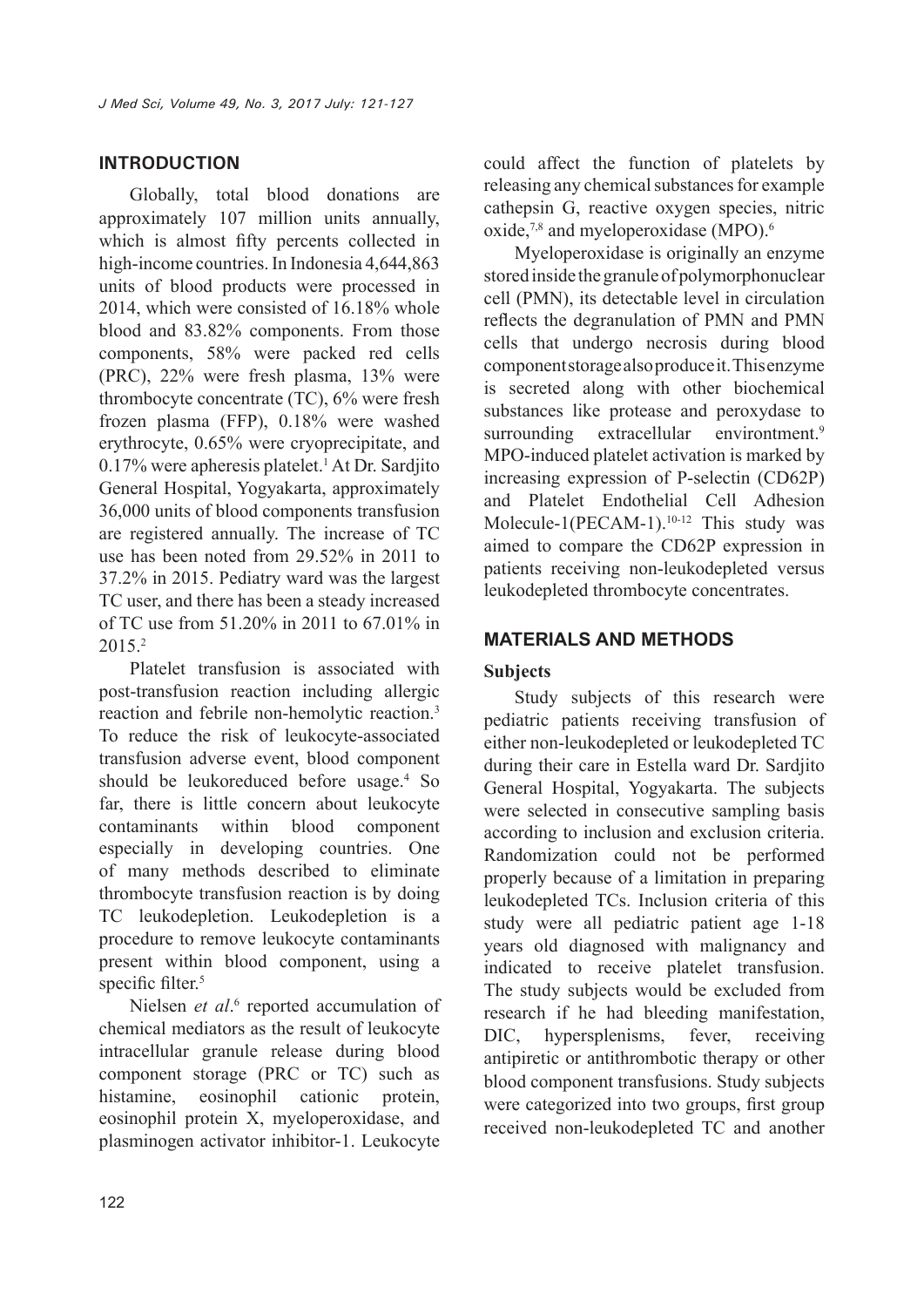grup received leukodepleted TC transfusion. Protocol of this study has been approved by the Medical and Health Research Ethics Committee of Faculty of Medicine, Univesitas Gadjah Mada, Yogyakarta. Leukodepleted thrombocyte concentrates were plateletpooled (2-4 units) derived from whole blood with CPDA1 processed using PRP method and filtered to remove leukocyte contaminants before stored in agitator at  $20 - 24$  <sup>o</sup>C for maximum 5 days. Non-leukodepleted thrombocyte concentrates were produced using the same process without undergone leukocyte filtration.

## **Measurement of CD62P expression using flowcytometry method**

The method applied in this research refered to previous method developed by Kim and Lim,<sup>13</sup> which minimalize platelet activation artificially, eliminating the need of centrifugation for washing and fixation before labelling and simultaneously label monoclonal antibody to the patient platelets. CD62P expression was measured by flowcytometry method using monoclonal antibody anti-CD62P-FITC against whole blood sample without addition of agonist (ADP). The measurement was conducted on blood sample before and 1 hour after TC transfusion (pre vs. post-transfusion). For analytical purpose, gates were made in predetermined platelet area with addition of anti-CD41-PE (FIGURE 1). Data were presented as platelet percentage that positively expressed CD62P.



FIGURE 1. Dot plot and statistic quadrans of CD62P measurement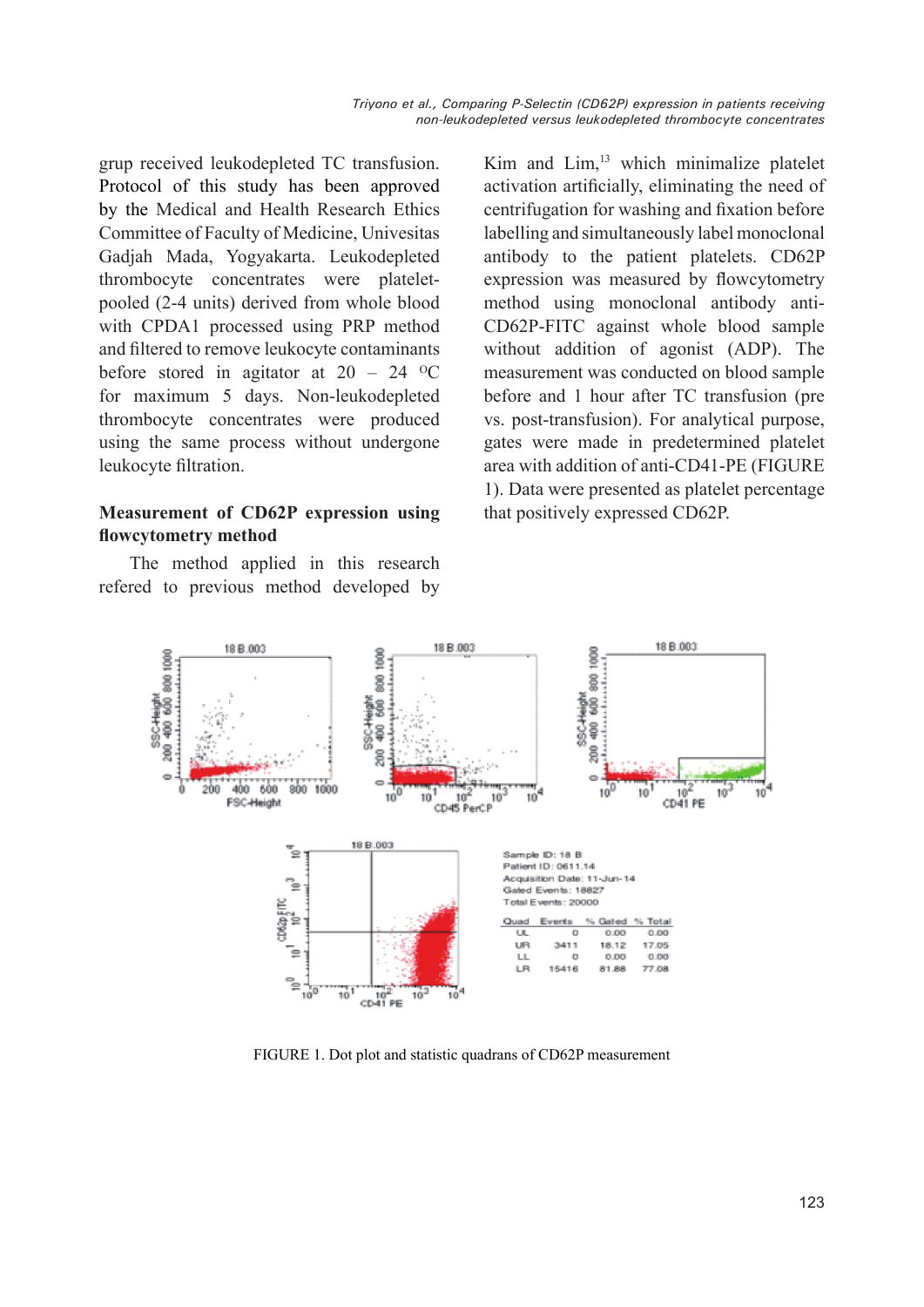#### **Data analysis**

Subject characteristics was presented descriptively. The percentage of platelet  $(\% )$ that expressed CD62P was presented as mean value. The comparison of increased CD62P expression in both groups was presented as relative risk. Statistical analysis was performed at significance value  $p < 0.05$  with confidence interval of 95%.

#### **RESULTS**

Total subjects enrolled in this study were 103 patients, divided into 2 groups; first group consist of 51 patients receiving non-leukodepleted TC and another group of 52 patients receiving leukodepleted TC transfusion. Subject characteristics were summarized in TABLE 1. Overall, there were no statistically significant difference  $(p > 0.05)$ between two groups in term of gender, age, body weight, height, body surface area (BSA) and body mass index (BMI).

| <b>Characteristic</b>                  | Non-leukodepleted<br>$(n=51)$ | Leukodepleted<br>$(n=52)$ | p     |
|----------------------------------------|-------------------------------|---------------------------|-------|
| Gender                                 |                               |                           |       |
| Male                                   | 32(62.7%)                     | $30(57.7\%)$              | 0.600 |
| Female                                 | $19(37.3\%)$                  | $22(42.3\%)$              |       |
| Age (mean $\pm$ SD year)               | $8.69 \pm 4.83$               | $9.93 \pm 5.10$           | 0.209 |
| $1 - 5$                                | 16                            | 12                        |       |
| $5 - 10$                               | 17                            | 17                        |       |
| $10-14$                                | 7                             | 6                         |       |
| $14 - 18$                              | 11                            | 17                        |       |
| Weight (mean $\pm$ SD kg)              | $26.12 \pm 15.84$             | $26.67 \pm 12.84$         | 0.847 |
| Height (mean $\pm$ SD m)               | $1.22 \pm 0.28$               | $1.28 \pm 0.29$           | 0.279 |
| BSA (mean $\pm$ SD m <sup>2</sup> )    | $0.925 \pm 0.379$             | $0.975 \pm 0.354$         | 0.491 |
| BMI (mean $\pm$ SD kg/m <sup>2</sup> ) | $16.048 \pm 4.10$             | $15.279 \pm 2.64$         | 0.259 |

TABLE 1. Characteristics of subjects

In this study, CD62P expression on platelet was measured from patient venous blood sample before and 1 hour after TC transfusions. Mean expression of CD62P before transfusion was not statistically significant difference between two groups i.e.  $25.42 \pm 19.52\%$  in non-leukodepleted group and  $27.16 \pm 10.31\%$ in leukodepleted group respectively  $(p >$ 0.05). On the contrary, there was statistically significant difference in mean expression of post-transfusion CD62P ( $p < 0.05$ ), wich the group receiving non-leukodepleted TC expressed higher level  $(35.85 \pm 20.31\%)$ than the group receiving leukodepleted TC transfusion (24.12  $\pm$  7.16%). Mean expression of post-transfusion CD62P in group receiving non-leukodepleted TC post- transfusion was increased than pre-transfusion, meanwhile in leukodepleted group, it was slightly decreased as seen in TABLE 2.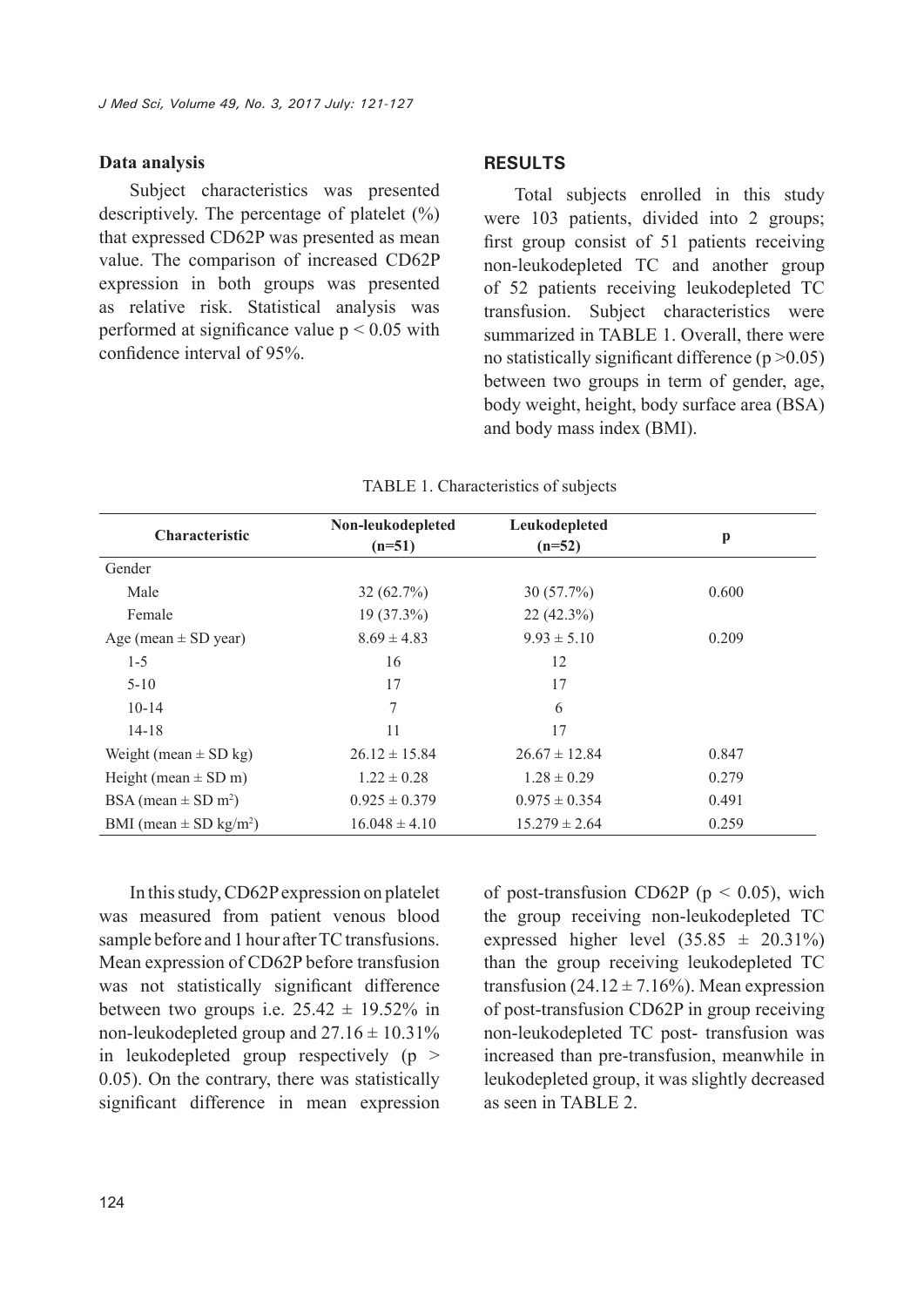*Triyono et al., Comparing P-Selectin (CD62P) expression in patients receiving non-leukodepleted versus leukodepleted thrombocyte concentrates*

| Group            | Non-leukodepleted<br>$(n = 51)$<br>$\%$ | Leukodepleted<br>$(n = 52)$<br>$\frac{0}{0}$ |       |
|------------------|-----------------------------------------|----------------------------------------------|-------|
| Pre-transfusion  | $25.42\pm19.52$                         | $27.16 \pm 10.31$                            | 0.574 |
| Post-transfusion | $35.85 \pm 20.31$                       | $24.12 \pm 7.16$                             | 0.000 |

TABLE 2. Mean expression of pre and post-transfusion CD62P

Relative risk of increased CD62P expression in patients receiving nonleukodepleted TC compared to leukodepleted group was presented in the TALE 3. It was

seen that the increased CD62P expression was 2.38 times higher in the group receiving non-leukodepleted TC than leukodepleted TC transfusions.

TABLE 3. Relative risk of increased CD62P expression in non-leukodepleted group

| Group                                                                                                                                                                                                                                                                                                                                        | Increment $(+)$ | Increment $(-)$ | Total |       |
|----------------------------------------------------------------------------------------------------------------------------------------------------------------------------------------------------------------------------------------------------------------------------------------------------------------------------------------------|-----------------|-----------------|-------|-------|
| Non-leukodepleted                                                                                                                                                                                                                                                                                                                            |                 |                 |       |       |
| Leukodepleted                                                                                                                                                                                                                                                                                                                                | 18              | 34              | 52    | 0.000 |
| Total                                                                                                                                                                                                                                                                                                                                        | 60              | 43              | 103   |       |
| $D_{\text{e}}1_{\text{e}}$ $\vdots$ $\vdots$ $\vdots$ $\vdots$ $\vdots$ $\vdots$ $\ddots$ $\vdots$ $\ddots$ $\ddots$ $\ddots$ $\ddots$ $\ddots$ $\ddots$ $\ddots$ $\ddots$ $\ddots$ $\ddots$ $\ddots$ $\ddots$ $\ddots$ $\ddots$ $\ddots$ $\ddots$ $\ddots$ $\ddots$ $\ddots$ $\ddots$ $\ddots$ $\ddots$ $\ddots$ $\ddots$ $\ddots$ $\ddots$ |                 |                 |       |       |

Relative risk = 2.38;  $(95\%CI=1.60-3.53)$ 

#### **DISCUSSION**

The increased expression of posttransfusion CD62P was greater in the group receiving non-leukodepleted TC than leukodepleted TC probably caused by addition effects of pretransfusion activated donor platelets or the effect of increased level of MPO in transfused TCs. Nomura *et al*. 14 have conducted a research with transfusion of 100 TCs involved 28 hematologic and non-hematologic malignancy patients, it was concluded that platelet CD62P expression was diminished significantly after leukocyte filtration process or leukodepletion.

There were some markers to evaluate platelet activation such as β-Thyroglobulin (β-TG), Glycoprotein-1β (GPIB/CD42), platelet aggregation test or GPIIb/IIIa (CD41), soluble P–selectin, surface P-selectin (CD62P), and among them  $CD62P$  is the best marker.<sup>15-17</sup> CD62P also known as α-granule platelet membran protein-140 (GMP-140), expressed

on the surface membrane during platelet activation, but remain undetectable in resting platelets. CD62P reported to be expressed rapidly on the surface membrane when platelet is activated.<sup>18</sup> CD62P is the most sensitive and specific marker which reflects activation of platelets. Among other activated thrombocyte surface marker, CD62P expression shows the most significant difference between activated and resting platelet state.18,19

There was a correlation between P-selectin expression and platelet survival after transfusion, stronger expression of P-Selectin on the platelet surface, associated with easier destruction of platelet after being transfused.18,19 After activation, platelets will release proinflammatory chemokine, cytokine and adhesion molecule appear onto its surface, including CD62P and CD40 ligand (CD40L). Interaction between platelet and neutrophyl triggers recruitment of neutrophyles to the inflammed tissue, activates the neutrophyles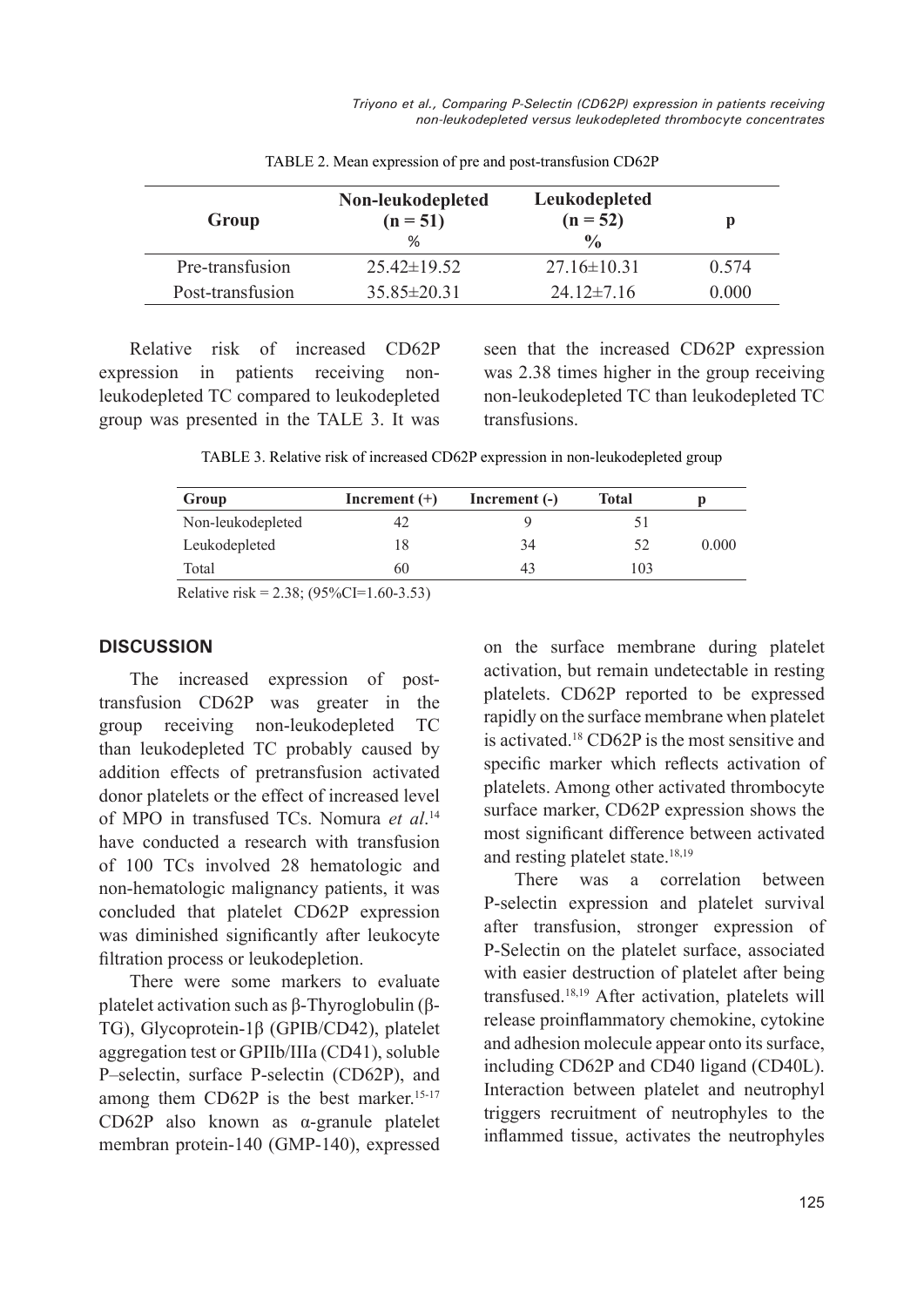and it contribute toward host immunity and thrombosis process. Human neutrophil α-defensins (HNPs) consist of 50% protein from azurophilic granules. It can be released from azurophilic granule into extracellular environtment after PMN cell activation and then undergo degranulation, leakage, cell death and lysis during inflammation.<sup>20</sup>

Clinical relevance of CD62P expression level to predict *in vivo* platelet behaviour after transfusion is still debatable and not fully understood. It is partly based on fact that dynamicity of platelet and loss of CD62P surface protein.<sup>21</sup> There was evidence that P-selectin level increased during storage, whereas its activatability undergo reduction.<sup>22</sup> Increased level of CD62P significantly unrelated to body mass index (BSA), carotid intima media thickness and inflammatory mediator (CRP).<sup>17</sup>

## **CONCLUSION**

In conclusion, non-leukodepleted have significant 2.38 times higher risk of increased post-transfusion CD62P expression than leukodepleted TC transfusions.

## **ACKNOWLEDGEMENT**

We wish to thank dr. Eddy Supriyadi, Sp.A(K)., Ph.D. for valuable assistance in preparing the subjects.

### **REFERENCES**

- 1. Kemenkes RI. Laporan hasil UTD tahun 2014: Pelayanan darah di Indonesia. Jakarta: Kementrian Kesehatan Republik Indonesia, 2015.
- 2. UPTD RSUP Dr. Sardjito. Laporan pengeluaran darah dan rekapitulasi pengeluaran darah. Yogyakarta 2011 dan 2015. Yogyakarta: RSUP Dr. Sardjito, 2015.
- 3. Kaufman RM, Djulbegovic B, Gernsheimer T, Kleinman S, Tinmouth AT, Capocelli KE, *et al.* Platelet transfusion: A clinical practice guideline from the AABB. Ann Intern Med 2015; 162 (3): 205–13. http://dx.doi. org/10.7326/M14-1589.
- 4. Xie ZT, Chen C, Zhang SH, Yang HM, Tao ZH. Effect of leukocyte filtration on the P-selectin expression of apheresis platelets. Genet Mol Res 2015; 14(2):5979-85. http:// dx.doi.org/10.4238/2015.June.1.15.
- 5. Sharma, RR., Marwaha, N. Leukoreduced blood components: Advantages and strategies for its implementation in developing countries. Asian J Transfus Sci 2010; 4(1):3-8. http:// dx.doi.org/10.4103/0973-6247.59384
- 6. Nielsen HJ, Reimert CM, Pedersen AN, Brunner N, Edvardsen L, Dybkler L, *et al.* Time-dependent, spontaneous release of white cell and platelet-derived bioactive substances from stored human blood. Transfusion 1996; 36(11-12): 960-5. http://dx.doi.org/10.1046/j.1537-

2995.1996.36111297091738.x

- 7. Faraday N, Scharph RB, Doddo JM, Martinez EA, Rosenfeld BA, Dorman T. Leukocytes can enhance platelet-mediated aggregation and thromboxane release via interaction of P-selection glycoprotein ligand 1 with P-selectin. Anesthesiology 2001; 94: 145-51. http://dx.doi.org/10.1097/00000542- 200101000-00025
- 8. Faint RW. Platelet-neutrophil interactions: their significance. Blood 1992; 6(2):83-91. http://dx.doi.org/10.1016/0268-960X(92) 90010-N
- 9. McFaul SJ, Corley JB, Mester CW, Nath J. Packed blood cells stored in AS-5 become proinflammatory during storage. Transfusion 2009; 49(7):1451-60. http://dx.doi.org/10.1111/j.1537-2995. 2009. 02158.x